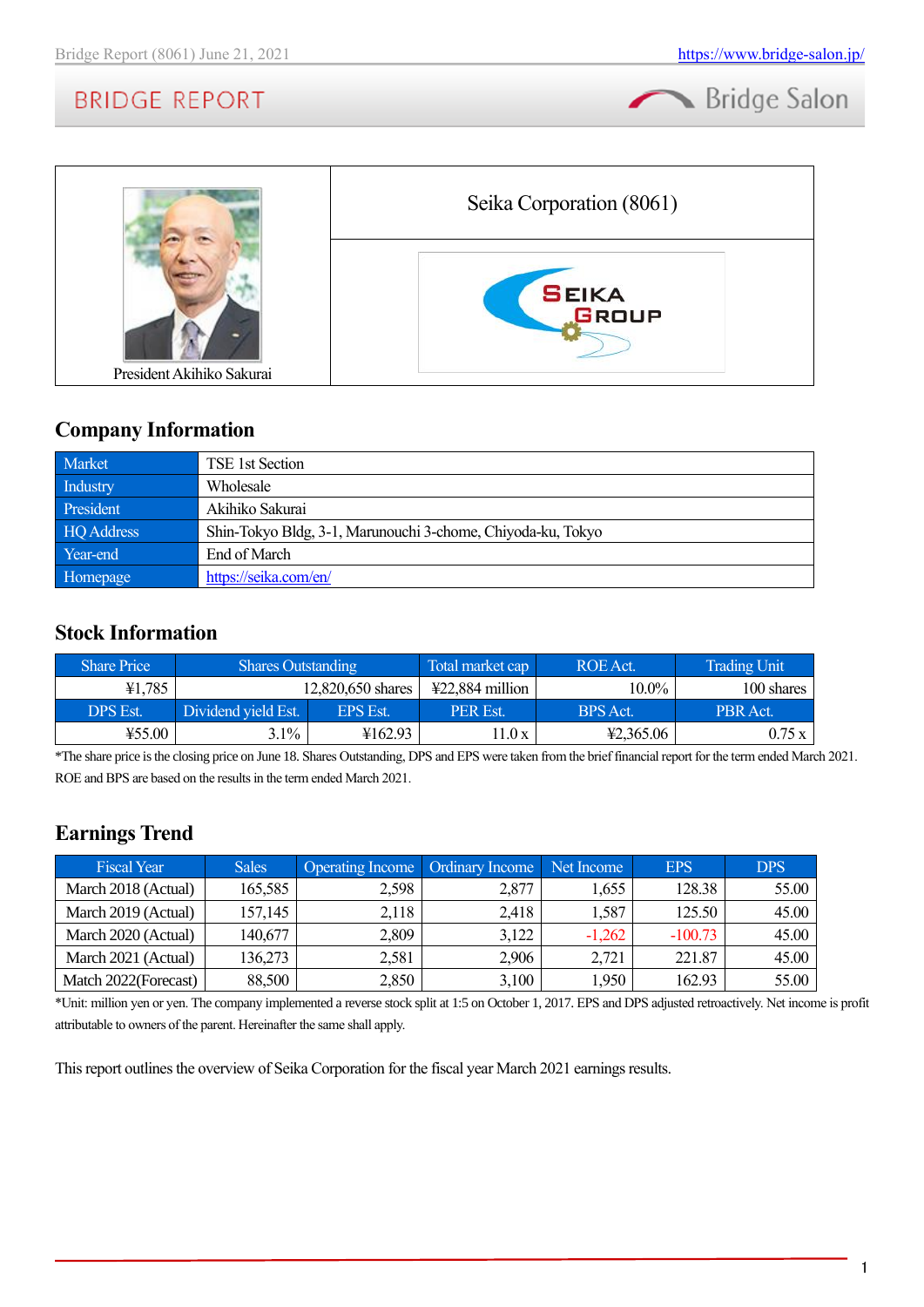

### **Table of Contents**

**[Key Points](#page-1-0)** [1. Company Overview](#page-2-0) [2. Fiscal Year March 2021 Earnings Results](#page-8-0) 3. [Fiscal Year March 2022](#page-10-0) Earnings Forecasts [4. Conclusions](#page-11-0) [5. Progress of the Mid-term Management Plan, Re-SEIKA 2023](#page-11-1) [6. Initiatives in the Energy Business](#page-11-2) [<Reference: Regarding Corporate Governance>](#page-12-0)

### <span id="page-1-0"></span>**Key Points**

- ⚫ **The orders received in the term ended March 2021 was 141,840 million yen, up 17.1% year on year. Although marketing activities were restricted amid the COVID-19 crisis, the company carried out careful marketing activities by holding online meetings, etc. in each business, and increased the number of orders received. Sales declined 3.1% year on year to 136,273 million yen. Despite the contribution of the Power Plant and Global Businesses, sales decreased, due to the postponement of investment in power generation equipment for general industry in the Chemicals and Energy Plant Business. Operating income declined 8.1% year on year to 2,581 million yen. In addition to the drop ofsales in the Chemicals and Energy Plant Business, the significant drop in profit due to additional expenses, etc. could not be offset, despite the contribution from the shrinkage of deficits in the Industrial Machinery and Global Businesses. Net income improved 3,983 million yen year on year to positive 2,721 million yen, thanks to the decrease in corporate income taxes through the withdrawal of the business of manufacturing and selling printed circuit boards in Thailand and the transfer of shares.**
- ⚫ **As for the earnings forecasts for the term ending March 2022, it is estimated that sales will be 88.5 billion yen, operating income will rise 10.4% year on year to 2,850 million yen, and net income will drop 28.4% year on year to 1,950 million yen. As for sales, the Accounting Standard for Revenue Recognition was adopted this term, so the company will post only commission fees of agency transactions rather than the total amount. The conventional sales are called trade volume in the new standard. For this term, trade volume is projected to decline 4.6% year on year to 130 billion yen, because the downward risk under the COVID-19 pandemic was taken into account. Net income is estimated to decrease, because there are no longer temporary factors that existed in the previous term. The dividend is to be 55 yen/share, up 10 yen/share from the previous term. The estimated payout ratio is 33.8%.**
- ⚫ **Due to the COVID-19, the mid-term management plan Re-SEIKA 2023 made a bad start. There is a significant gap between the earnings forecastsfor the term ending March 2022 and the goals for the final term of the mid-term plan. It is noteworthy whether they can put each marketing project (renewable energy, life science, and mobility) into practice. The key to achieving the goals is the growth of revenues from relatively healthy affiliated companies in addition to the maintenance of revenues from the Power Plant Business and the Chemicals and Energy Plant Business and the expansion of revenues from the Industrial Machinery Business. In the medium/long term, the actualization of power generation from hydrogen in the energy business (the Power Plant Business and the Chemicals and Energy Plant Business), which is the revenue base of the company, for realizing a decarbonized society may become a new revenue source. Accordingly, their future performance is noteworthy.**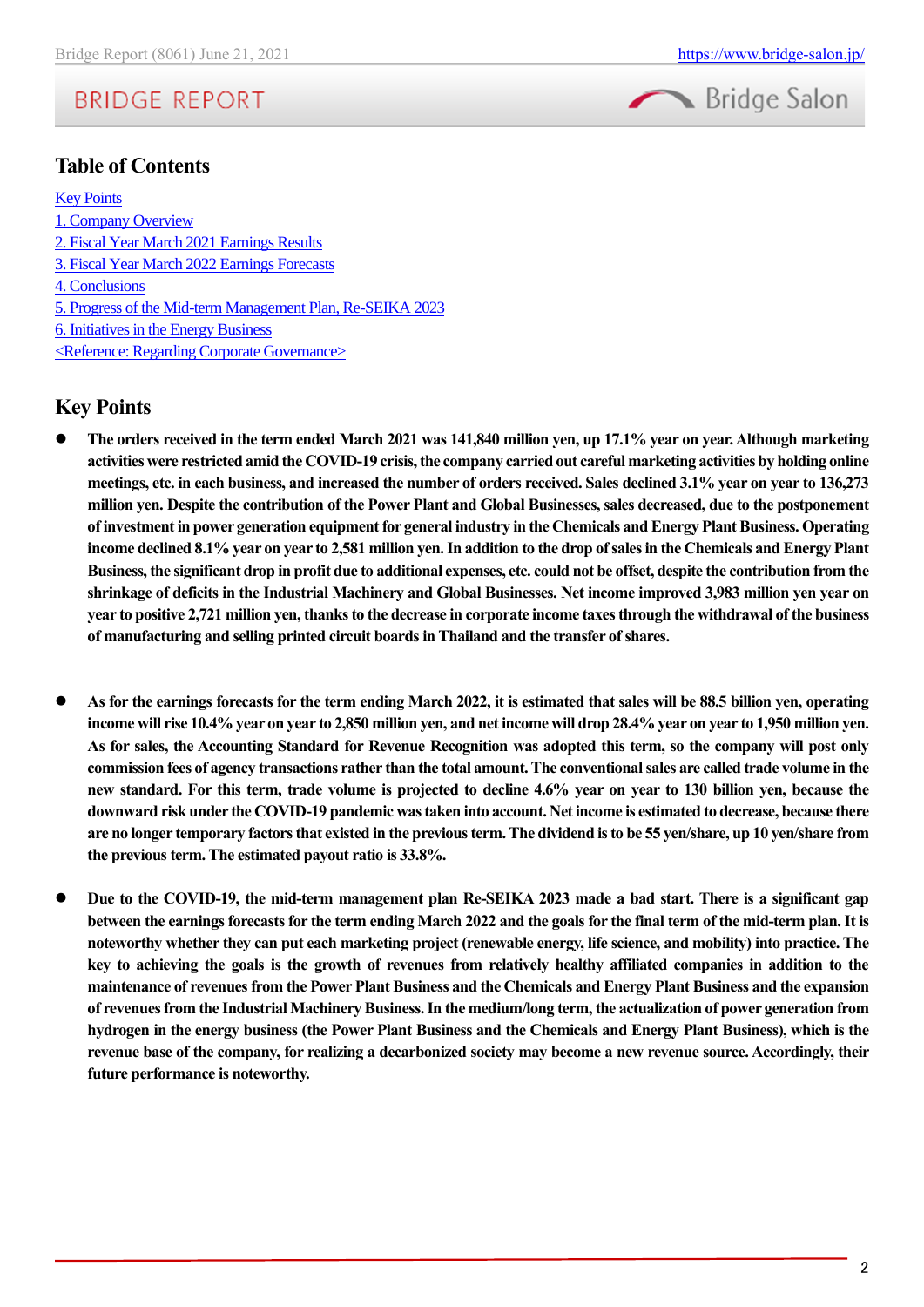

### <span id="page-2-0"></span>**1. Company Overview**

Under the corporate philosophy "To Contribute to Society Through the Expansion of Business," Seika Corporation sells equipment, devices, etc. and offers services in the fields of electric power, chemistry, energy and industrial machinery, as a general machinery trading company.

Its three characteristics and strengths are sales capability thoroughly versed in fields, extensive expertise in each business, and a wide network including 103 business bases both inside and outside Japan.

#### **1-1 Corporate History**

In July 1947, after the Pacific War, Mr. Douglas MacArthur, Supreme Commander for the Allied Powers, ordered the dissolution of the old Mitsubishi Corporation with a memorandum. In October 1947, the first president Koji Nakabayashi and staff of the machinery division of Moji Branch played a central role in founding Seika Corporation in Moji-ku, Kitakyushu-shi.

The corporate name is derived from "Essence of commerce: To pursue the quintessence of commerce, and offer benefits to others while earning money," "Star company of the west: To aim to become a star company in western Japan," and "China: It may become helpful if the trade with China increases."

The company expanded business actively, establishing branches throughout Japan, including Tokyo and Osaka, and an overseas office in Dusseldorf, Germany (old West Germany), where only a few Japanese people resided around that time, in November 1954. The company was listed in the first section of Tokyo Stock Exchange in October 1961.

Then, it has grown as a general machinery trading company, by fortifying the sales base mainly in western Japan and establishing footholds in the U.S., Europe, and Asia.

The company is currently implementing the long-term management vision "Envisioned Seika Group 10 years from now" and its second step 3-year plan "Mid-term Management Plan Re-SEIKA 2023," in preparation for 2027, which will mark the 80th anniversary of the company's founding.

#### **1-2 Corporate Philosophy, etc.**

Seika Corporation set up the following corporate philosophy and code of conduct.

| Corporate  | "Our Philosophy is to Contribute to Society Through the Expansion of Business."                                   |
|------------|-------------------------------------------------------------------------------------------------------------------|
| Philosophy |                                                                                                                   |
|            | No matter how society changes, we are committed to conducting business that rewards all stakeholders and          |
|            | being a Valuable Business that contributes to the realization of an affluent society.                             |
| Code of    | 1. Being trustworthy is a priceless asset.                                                                        |
| conduct    | 2. To always have a high appreciation of the significance of existence is the basis of the business activities of |
|            | a trading company.                                                                                                |
|            | 3. Fast and accurate information activities and effective responses win everything.                               |
|            | 4. To make decisions and handle things using objective consideration and pursue necessity and rationality         |
|            | without being influenced by intuition.                                                                            |
|            | 5. To be driven by a pioneering spirit, be challenged, and be proud to overcome all difficulties, barriers, and   |
|            | turbulent times.                                                                                                  |

In order to promote unity and group management, Seika Corporation has also established the "Group Policy," "Code of Conduct," and "Group Mission," and each company belonging to the Group and each employee working therein share these policies and link them to daily actions, aiming to improve the corporate value of the entire Group.

| <b>Group Policy</b>  | Strive for excellence and foster a sustainable society with corporate integrity. |
|----------------------|----------------------------------------------------------------------------------|
| Code of Conduct      | Comply with laws and act with ethical standards to gain the trust of society     |
| <b>Group Mission</b> | Create a fulfilling society together                                             |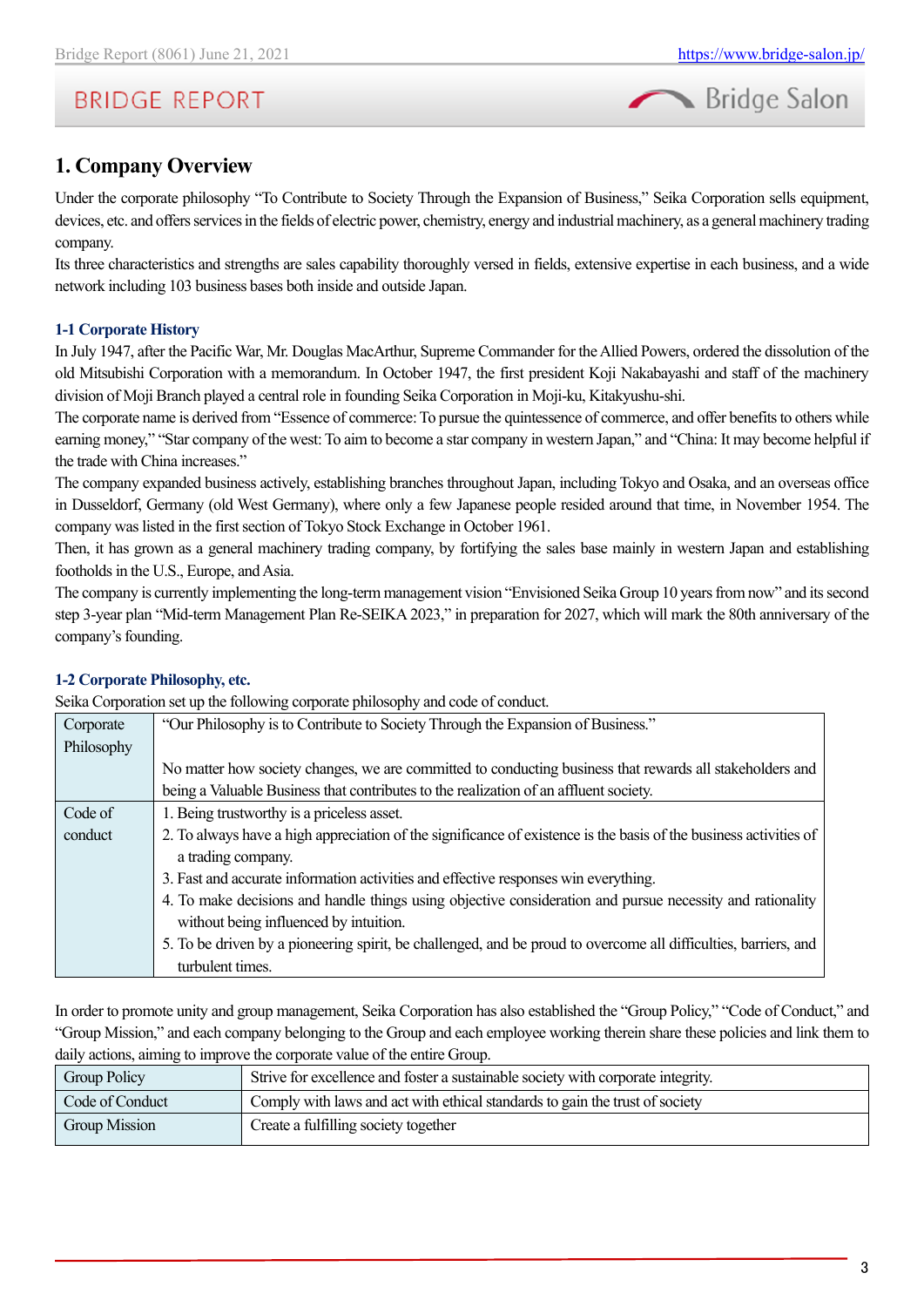

Bridge Salon

#### **1-3 Business Description**

#### **(1) Business segments**

As a general machinery trading company, Seika Corporation sells machinery, equipment, devices, and ancillary products and offers services in the fields of electric power, chemistry, energy and industrial machinery.

The segments to be reported are 4 segments, which are "Power Plant," "Chemicals and Energy Plant," "Industrial Machinery," and "Global Business", from the fiscal year ending March 2021.



### ① **Power Plant**

The clients of Seika Corporation are electric power companies in western Japan, including The Kansai Electric Power, Kyushu Electric Power, The Chugoku Electric Power, Shikoku Electric Power, Power Development Electric Power Company, and joint electric power companies, such as Wakayama Kyodo Power. The company sells and provides after-sales services for industrial power generation equipment, such as boilers and gas turbines, as well as environmental conservation equipment for treating discharged water and exhaust gas.

The company also sells anti-crime and anti-disaster equipment, such as security equipment and fire extinguishing equipment for nuclear plants.

Furthermore, the company provides power-generation equipment for renewable energies such as small-sized water, wind, and biomass, and after-sales services.

The suppliers include Mitsubishi Power, which is a group company of Mitsubishi Heavy Industries (MHI), and Seika Corporation possesses the distributorship for thermal power generation equipment of Mitsubishi Power.



Thermal power plant



Renewable energy

(taken from the company's material)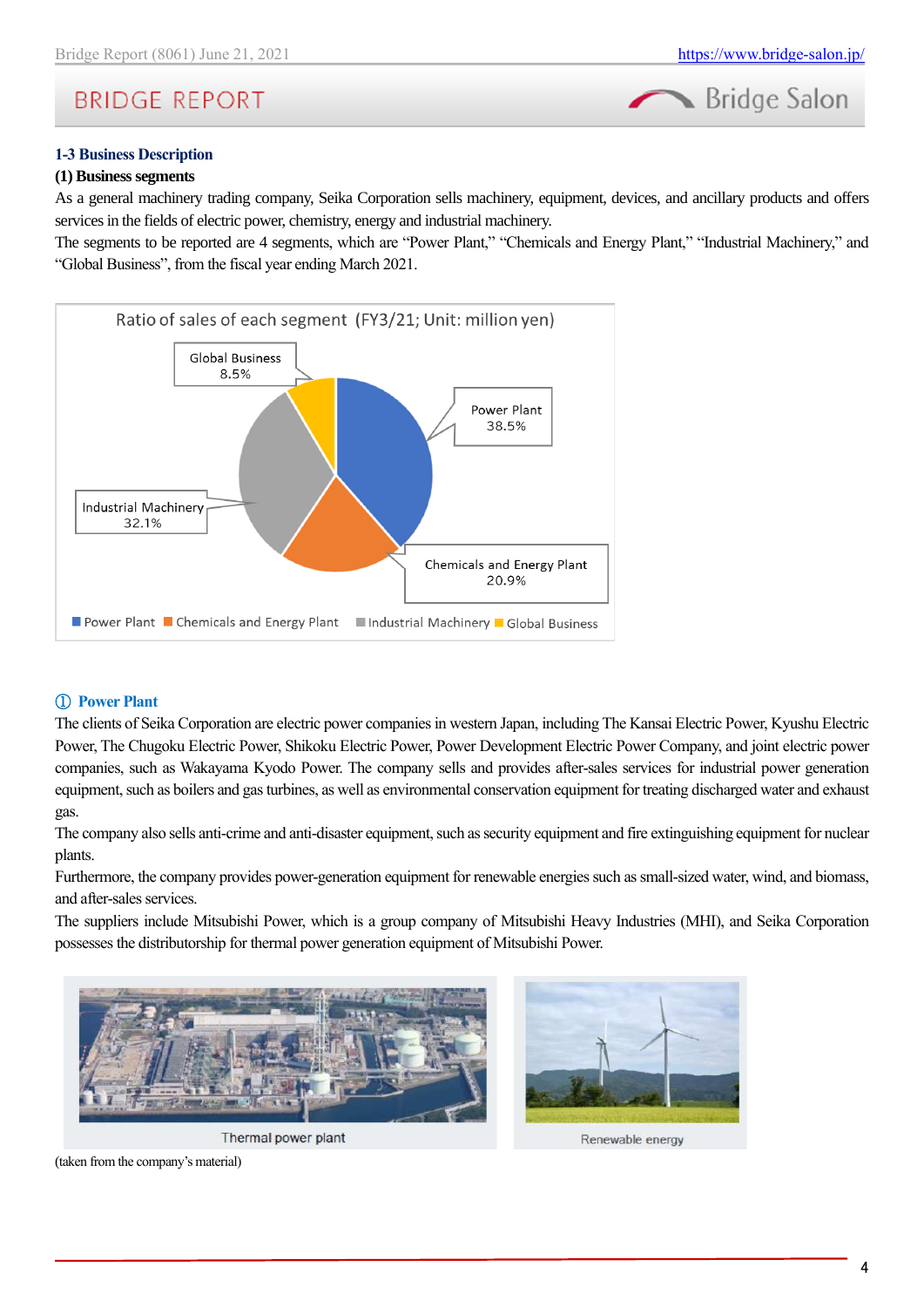

#### ② **Chemicals and Energy Plant**

Seika Corporation sells in-house power generation equipment, such as boilers and turbines, environmental conservation equipment for treating discharged water and exhaust gas, etc. and offers after-sales services to companies in oil refining, chemical, paper, and steel industries. As in the power plant business, the company procures these from Mitsubishi Power.

In addition, the company sells products that reduce environmental burdens, as well as equipment and fuel for biomass power generation.







Fuels for biomass power generation equipment

(taken from the company's material)

#### ③ **Industrial Machinery**

Seika Corporation provides clients in a broad range of industries with textile equipment, food processing equipment, brewing equipment, various plant machinery, liquid crystal-related equipment, environment-related apparatus, uninterruptible power systems (UPS), printed circuit boards for electronic mea, etc. produced by Japanese or foreign manufacturers. The company also supplies measurement instruments that make full use of advanced technology, such as laser measurement instruments and pore size measurement equipment, to government agencies and research institutes.

In addition, the company sells lithium ion battery-related equipment and motor manufacturing equipment for electronic vehicles (EVs) in China.

The company's subsidiary Nippon Daiya Valve Co., Ltd. manufactures and sells various industrial valves.



EV-related equipment such as lithium-ion battery manufacturing lines



(taken from the company's material)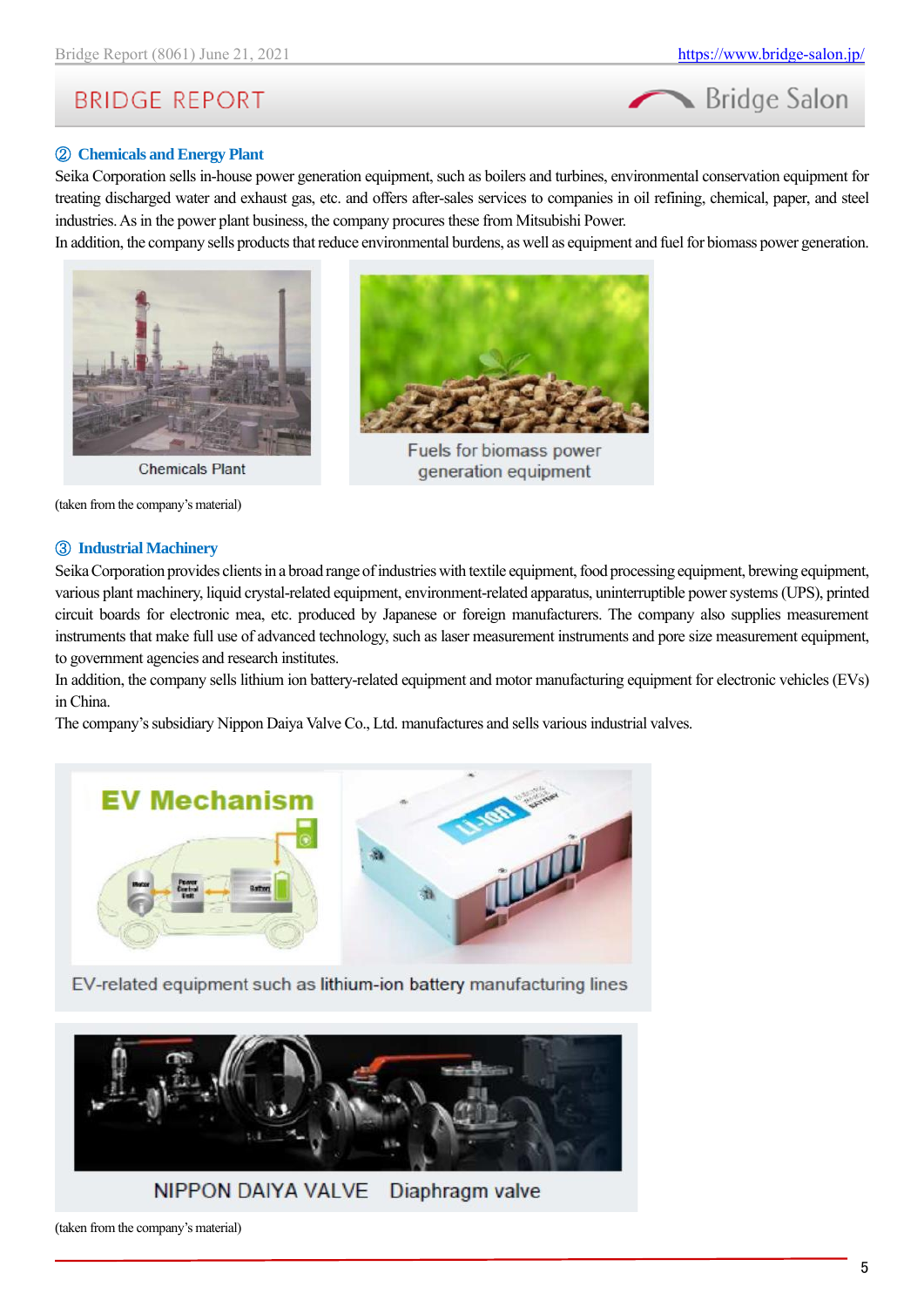

#### ④ **Global Business**

#### (Europe)

While selling industrial robots to automotive customers in the automotive field, Seika Corporation sells and leases submersible pumps used in public construction, etc. in the social infrastructure field. These products are procured mainly from Japanese manufacturers.

#### (North America)

As for the automotive field, the company sells Japanese-made industrial machinery in the PCB surface mount production line mainly to the automotive parts industry.

#### (Asia)

As for the industrial machinery field, the company sells Japanese-made machinery and equipment to companies within the automotive, textile, chemical industries, and also procures raw materials outside Japan and sells them to textile manufacturers.





Seika Sangyo (Thailand) Co., Ltd. Industrial machinery for the automobile, chemical and textile industries

#### Seika Machinery, Inc. SMT(Surface Mounting Technology) equipment for the automotive parts industry



**Tsurumi (Europe) GmbH Group Water pumps** 

(taken from the company's material)

#### **(2) Sales in each region**

Domestic sales account for about 90%, however, the development of overseas markets where there is significant room for growth and expanding overseas sales ratio are challenges for the company.



Ratio of sales in each region in term ended March 2021 Variation in overseas sales

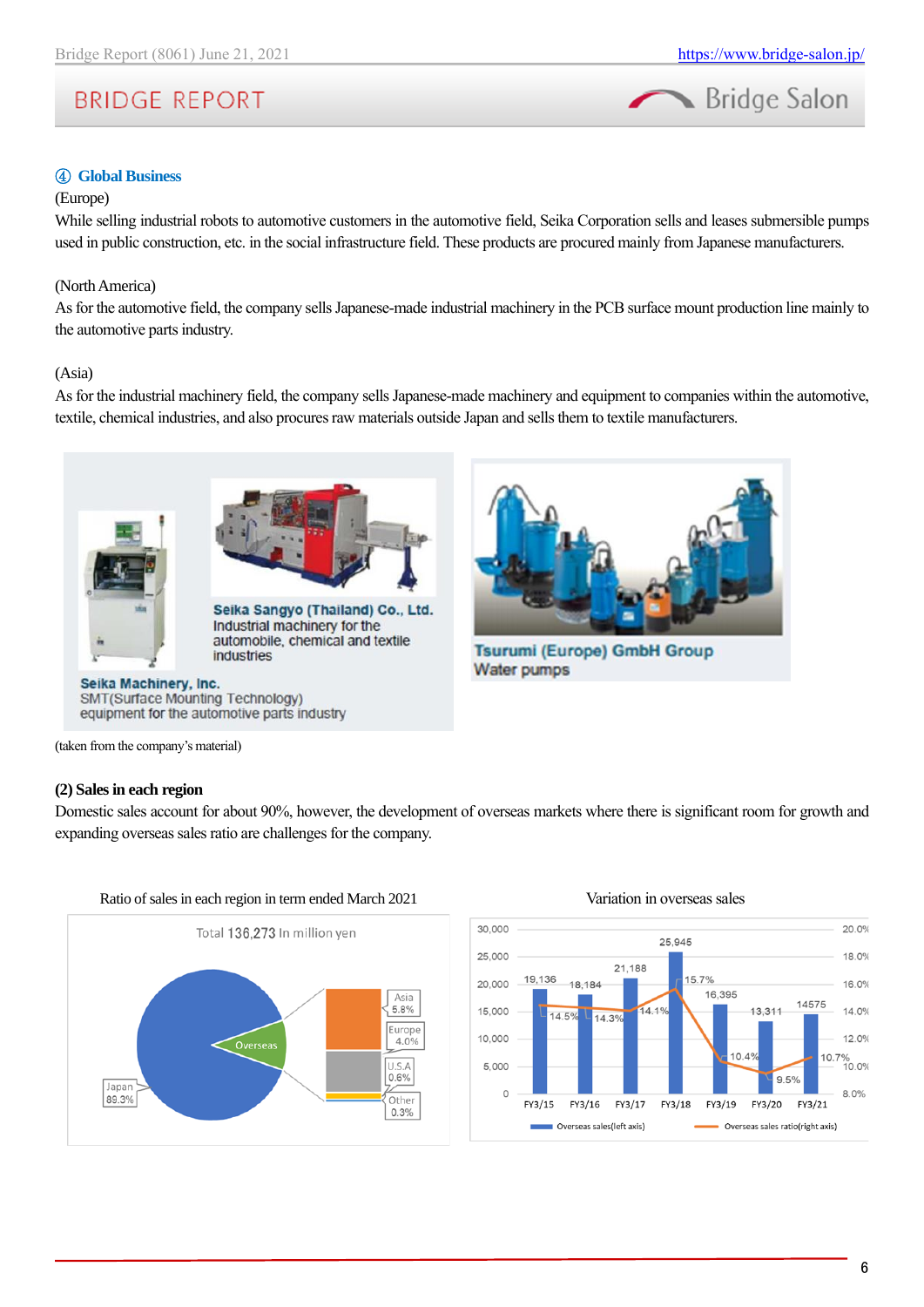Bridge Salon

## **BRIDGE REPORT**

#### **1-4 Characteristics and strengths**

#### **(1) Hands-on sales capability**

The capability of hands-on sales nurtured in their more than 70 years' history is the company's greatest strength. By building relationships of trust through meticulous customer services and forming personal connections, Seika Corporation is able to obtain a steady stream of orders.

#### **(2) High level of expertise in each business**

Seika Corporation has garnered excellent reputation as an essential business partner with a high level of expertise, including profound information gathering capabilities and the ability to develop proposals that stay one step ahead of clients.

#### **(3) Extensive network comprised of 103 bases in Japan and overseas**

Ten years ago, the company only had thirty bases, but, thanks to M&A, they did not only expand their bases domestically, but also have been rapidly expanding the number of bases in Europe and Southeast Asia in anticipation of globalization. The speed and comprehensiveness of information have increased further, and by utilizing this, the company hopes to further improve its corporate value.

#### **(4) Measures to strengthen employee education and sales capabilities**

Seika Corporation primarily uses on-the-job training to develop its employees. Senior staff and those with more experience teach newer employees the essentials for business, and the company also focuses on overseas training programs and seminars for each skill level.

Nowadays, the company requests the former staff of manufacturers and client companies to provide its employees with consultation services and hands-on support for sales.

The advice the company receives allows them to further improve their expertise and sales capabilities.

|                            | FY 3/16 | FY 3/17 | FY 3/18 | FY 3/19          | FY 3/20 | FY 3/21 |
|----------------------------|---------|---------|---------|------------------|---------|---------|
| $ROE$ $%$                  | 6.6     | 7.9     | 5.9     | 5.6 <sub>1</sub> | -4.7    | 10.0    |
| Net income margin $(\%)$   | .38     | 1.42    | 00.     | 1.01             | $-0.90$ | 2.00    |
| Total asset turnover $(x)$ | l.52    | 1.45    | 1.53    | 1.71             | 1.58    | 1.40    |
| Leverage $(x)$             | 3.13    | 3.82    | 3.83    | 3.42             | 3.32    | 3.67    |

#### **1-5 ROE analysis**

In the term ended March 2021, ROE recovered to positive. According to the conventional accounting method, net income margin in the term ending March 2022 is estimated to decrease to 1.5%, but we would like to expect that profit margin will rise as leverage is relatively high.

If the target net income of 2.5 billion yen for the term ending March 2023 is achieved in the mid-term management plan "Re-SEIKA 2023," ROE will be 8% or more.

### **1-6 Efforts for ESG**

#### **<E: Environment>**

The environmental policy of the company is to "make efforts to protect the earth environment and contribute to the realization of a sustainable society."

Under this policy, the company obtained the ISO14001 certificate in 2005, and is promoting environmentally-friendly products.

The environmentally friendly products handled by the company are diverse, including equipment for treating exhaust gas from boilers and incinerators and organic solvent recovery equipment for chemical and semiconductor factories. The amount of orders in the term ended March 2021 were 12,473 (down 7.5% from the previous year) and 88.6 billion yen (down 6.5% from the previous year), as mentioned below.

The company will continue to contribute to the conservation of the earth environment through business activities, and not merely from the perspective of social contribution.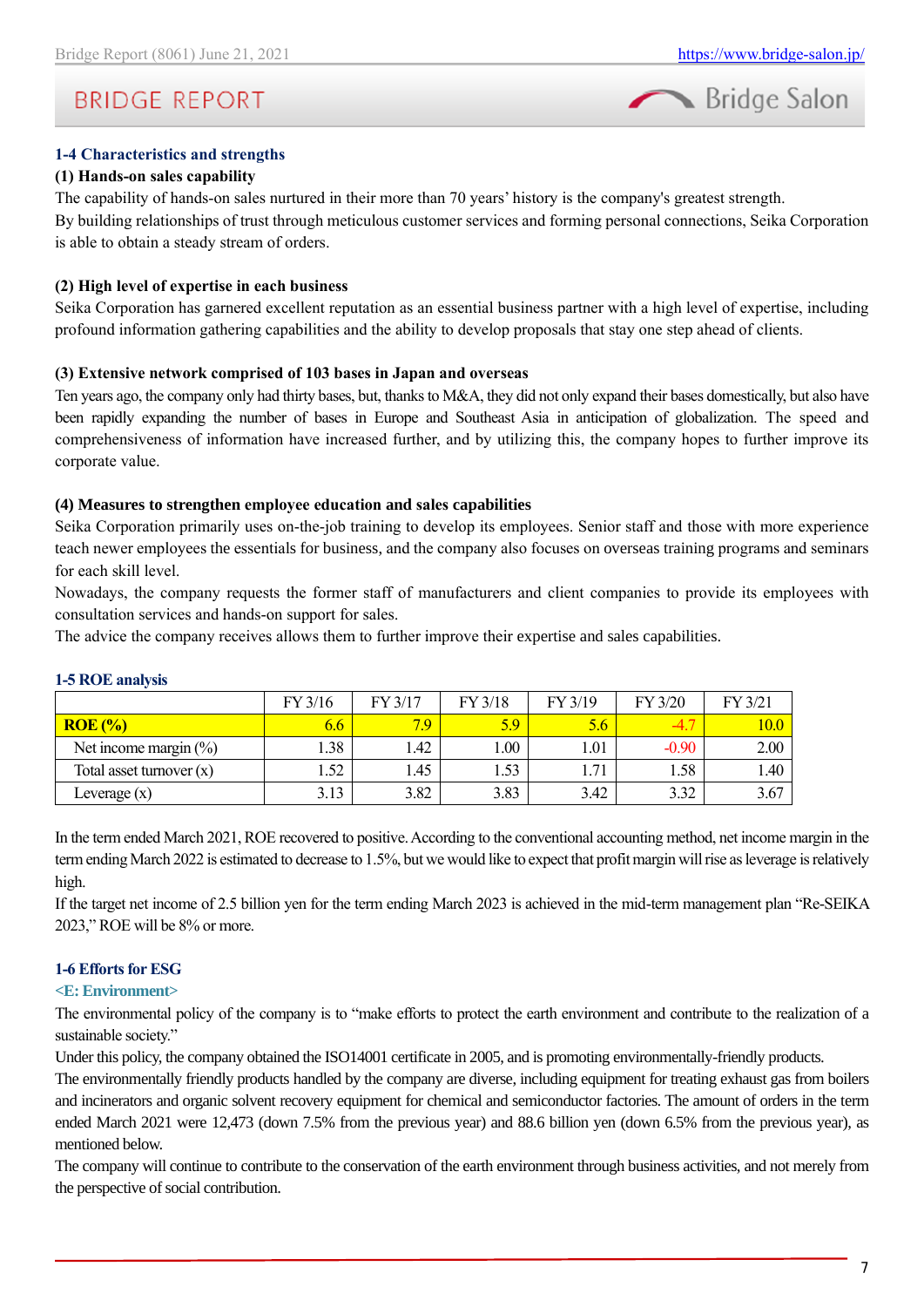Bridge Salon

| Expand sales of environmentally friendly products                       |                        |                           |  |  |  |  |  |
|-------------------------------------------------------------------------|------------------------|---------------------------|--|--|--|--|--|
| Orders for environmentally friendly products in the term ended Mar.2021 | No. of orders received | Amount of orders received |  |  |  |  |  |
|                                                                         |                        | (billion yen)             |  |  |  |  |  |
| Energy saving/resource saving/efficiency improving                      | 10,800                 | 80.3                      |  |  |  |  |  |
| Pollution control                                                       | 985                    |                           |  |  |  |  |  |
| Recycling/reuse                                                         | 688                    |                           |  |  |  |  |  |
| Total                                                                   | 12,473                 | 88.6                      |  |  |  |  |  |

#### **<S: Social Responsibility>**

To fulfill its "social responsibility," Seika Corporation engages in work-style reforms as follows.

"Promotion of women's active participation in the workplace"

- ●To recruit more women in the main career track
- ●To support female employees in developing their careers
- ●To appoint female managers

"Enhancement of health of employees"

- ●To adopt Premium Friday (Casual day at the same time)
- ●To promote the use of paid holidays
- ●The company bears the expense for cancer screening (tumor marker option) in a health checkup
- ●The company bears the cost of influenza vaccinations

"Personnel development"

- ●Training at each level
- ●Overseas training system

"Initiatives amid the COVID-19 pandemic"

- ●To recommend telework
- ●To provide employees with portable PCs
- ●To reduce the use of paper, etc.

#### **<G: Governance>**

The website of the company discloses the activities for each item of the Corporate Governance Code.

The effectiveness of the board of directors in the term ended March 2021 was evaluated by an external organization, and the Nomination Examination Committee and the Remuneration Examination Committee, which are composed of outside directors and outside auditors, were established under the board of directors as an arbitrary system for following the corporate governance code.

The company fully follows the corporate governance code before its revision in June 2021.

In addition, the company translated some convocation notices into English, produced the English versions of reference material for briefing financial results and fact books, and adopted a platform for electronic exercise of voting rights.

In order to grow sustainably and improve its corporate value in the mid-to-long term, the company will strive to strengthen corporate governance, and pursue a sound, transparent management system.

#### **1-7 Shareholder return**

The primary managerial mission of the company is to return profit to shareholders, and its basic policy is stable dividend payment. Through the efficient business operation from the marketing and financial aspects, the company aims to fortify the management base. While dealing with the demand for funds for developing new businesses, etc., the company plans to achieve a consolidated payout ratio of 35%.

For the term ending March 2022, the company plans to pay an interim dividend of 25 yen/share and a term-end dividend of 30 yen/share, that is, a total of 55 yen/share, and the estimated payout ratio is 33.8%.

The company will actively return profit to shareholders while comprehensively considering the dividend policy, full-year results, etc.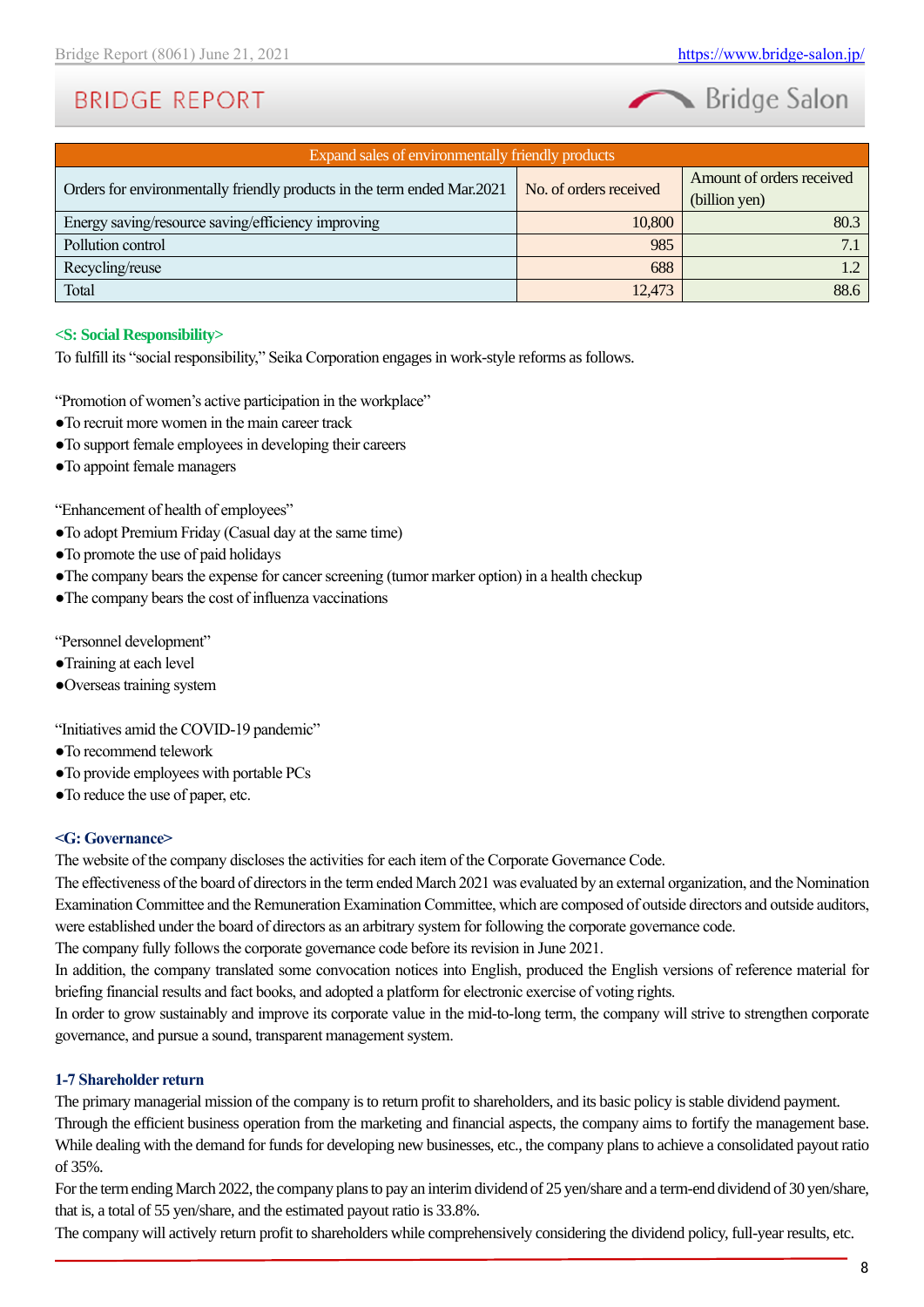Bridge Salon

# **BRIDGE REPORT**



## <span id="page-8-0"></span>**2. Fiscal Year March 2021 Earnings Results**

### **(1) Consolidated Business Results**

|              | FY 3/20  | Ratio to | FY 3/21 | Ratio to sales | YoY      | FY 3/21(Plan) | Compared      |
|--------------|----------|----------|---------|----------------|----------|---------------|---------------|
|              |          | sales    |         |                |          |               | with the plan |
| <b>Sales</b> | 140,677  | 100.0%   | 136,273 | 100.0%         | $-3.1$   | 135,000       | $+0.9\%$      |
| Gross profit | 14,906   | $10.6\%$ | 14,672  | $10.8\%$       | $-1.6%$  | ۰.            |               |
| SG&A         | 12,096   | 8.6%     | 12,091  | 8.9%           | $-0.0\%$ | ٠             |               |
| Operating    | 2,809    | $2.0\%$  | 2,581   | 1.9%           | $-8.1\%$ | 2,400         | $+7.5%$       |
| Income       |          |          |         |                |          |               |               |
| Ordinary     | 3,122    | $2.2\%$  | 2,906   | 2.1%           | $-6.9\%$ | 2,700         | $+7.6%$       |
| Income       |          |          |         |                |          |               |               |
| Net Income   | $-1,262$ |          | 2,721   | $2.0\%$        | $-1/6$   | 1,650         | $+64.9%$      |

\*Unit: million yen. Net Income is profit attributable to owners of parent.

### **Sales dropped, but profit turned positive.**

The orders received in the term ended March 2021 was 141,840 million yen, up 17.1% year on year. Although marketing activities were restricted amid the COVID-19 crisis, the company carried out careful marketing activities by holding online meetings, etc. in each business, and increased the number of orders received. Sales declined 3.1% year on year to 136,273 million yen. Despite the contribution of the Power Plant and Global Businesses, sales decreased, due to the postponement of investment in power generation equipment for general industry in the Chemicals and Energy Plant Business. Operating income declined 8.1% year on year to 2,581 million yen. In addition to the drop of sales in the Chemicals and Energy Plant Business, the significant drop in profit due to additional expenses, etc. could not be offset, despite the contribution from the shrinkage of deficits in the Industrial Machinery and Global Businesses. Net income improved 3,983 million yen year on year to positive 2,721 million yen, thanks to the decrease in corporate income taxes through the withdrawal of the business of manufacturing and selling printed circuit boards in Thailand and the transfer of shares.

### **(2) Overview of business performance in each segment**

The company has used new business segments from the term ended March 2021.

Out of the previous five segments (Power Plant, Chemicals and Energy Plant, Industrial Machinery, Advanced Materials and Measuring Instruments, and Global Business), the Industrial Machinery business and the Advanced Materials and Measuring Instruments business have been integrated to form the new Industrial Machinery business.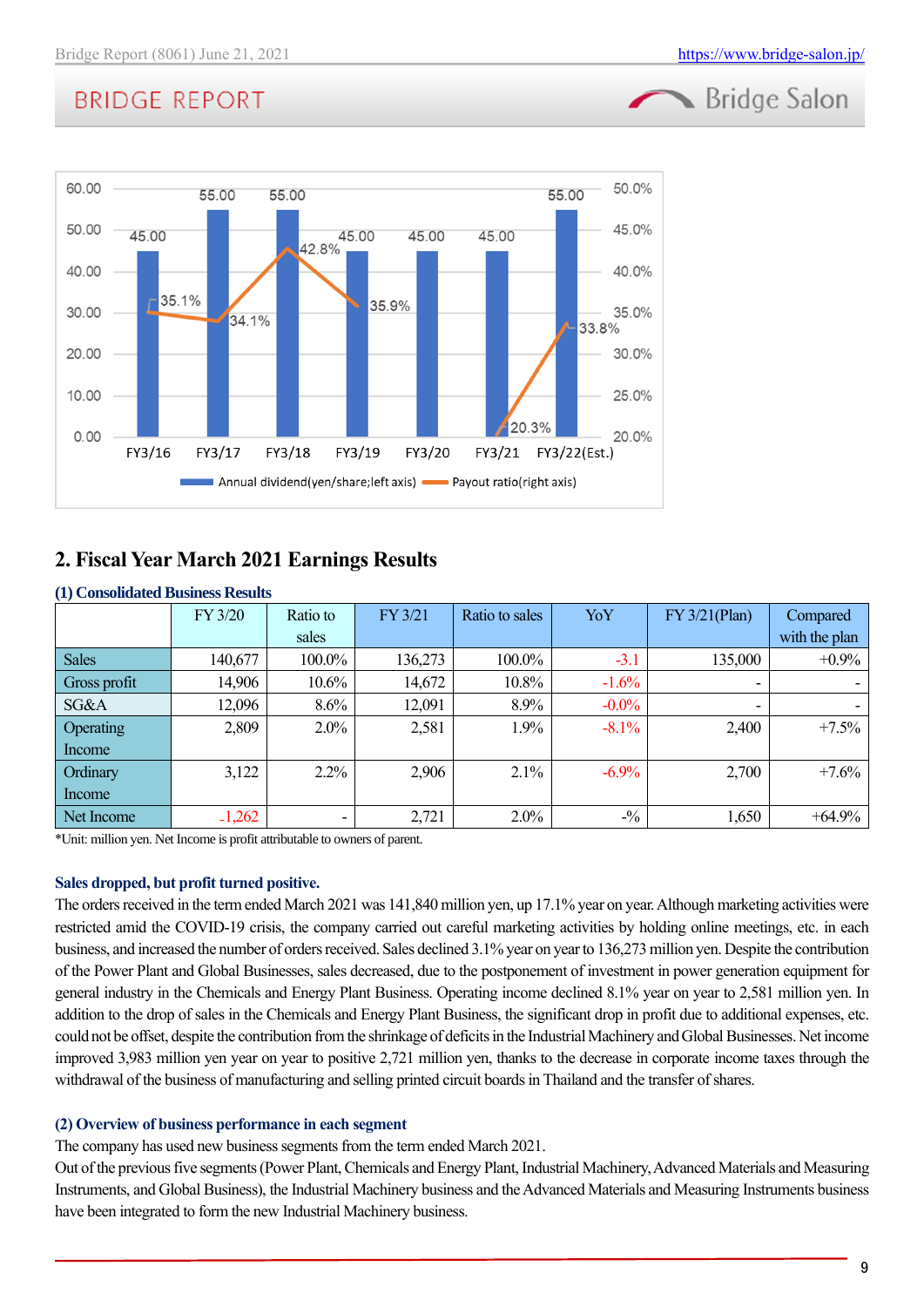Bridge Salon

As a result, the company has four segments from the term ended March 2021: Power Plant, Chemicals and Energy Plant, Industrial Machinery, and Global Business. Accordingly, for overview of business performance in each segment, the results for the term ended March 2020 have been converted to those of the new segments.

In addition, the company has changed the method of calculating segment income by allocating "corporate expenses and amortization of goodwill," which has been an adjustment item for the difference from total segment income, to each segment in accordance with reasonable standards.

#### ◎**Sales and Profit**

|                              | FY 3/20 | Ratio to                 | FY 3/21 | Ratio to | YoY       |
|------------------------------|---------|--------------------------|---------|----------|-----------|
|                              |         | sales                    |         | sales    |           |
| <b>Sales</b>                 |         |                          |         |          |           |
| <b>Power Plant</b>           | 39,965  | 28.4%                    | 52,494  | 38.5%    | $+31.3%$  |
| Chemicals and Energy Plant   | 42,970  | 30.5%                    | 28,494  | 20.9%    | $-33.7%$  |
| <b>Industrial Machinery</b>  | 46,312  | 32.9%                    | 43,677  | 32.1%    | $-5.7\%$  |
| <b>Global Business</b>       | 11,428  | 8.1%                     | 11,608  | 8.5%     | $+1.6%$   |
| <b>Total Sales</b>           | 140,677 | 100.0%                   | 136,273 | 100.0%   | $-3.1\%$  |
| Profits in each segment      |         |                          |         |          |           |
| Power Plant                  | 1,416   | 3.5%                     | 1,325   | 2.5%     | $-6.4\%$  |
| Chemicals and Energy Plant   | 525     | 1.2%                     | 84      | 0.3%     | $-84.0\%$ |
| <b>Industrial Machinery</b>  | 1,033   | 2.2%                     | 1,179   | 2.7%     | $+14.1%$  |
| <b>Global Business</b>       | $-207$  | $\overline{\phantom{a}}$ | $-7$    | -        |           |
| Total profit in all segments | 2,767   | $2.0\%$                  | 2,581   | 1.9%     | $-6.7\%$  |

\*Unit: million yen. Sales to external clients. The composition ratio of profit means the rate of profit to sales.

#### ① Power Plant

#### Sales grew, but profit dropped.

Sales grew, thanks to the increase in sales from large-scale projects, including renewal of power generation equipment for maintaining social infrastructure. Operating income declined, because small and medium-scale projects for thermal power generation equipment decreased, despite projects for enhancing safety, etc. in accordance with new standards for nuclear power plants increased.

#### ② Chemicals and Energy Plant

Sales declined, and profit decreased considerably.

Sales declined, as the investment in power generation equipment for general industries, including chemical and steel industries, was put off. Profit dropped significantly, due to the expenses for additional work in some transactions, etc. as well as the drop ofsales.

#### ③ Industrial Machinery

Sales decreased, but profit increased.

Sales declined, because the sales of equipment for lithium ion batteries for the Chinese market dropped, despite the sales of machinery for plants, food products, and textiles increased. Operating income rose, thanks to the sales of large-scale installation of power distribution equipment for semiconductor makers, the steady performance of Nippon Daiya Valve Co., Ltd., and the improvement in performance of Seika Digital Image Corporation.

#### ④ Global Business

Sales grew, and deficit shrank.

Sales grew, thanks to the favorable sales of subsidiaries in Europe, the U.S., and Southeast Asia, such as Tsurumi (Europe) GmbH. Operating loss shrank, because the performance of subsidiaries in Europe and the U.S. was healthy, despite the performance of some overseas subsidiaries, such as Seika YKC Circuit (Thailand) Co., Ltd., was sluggish.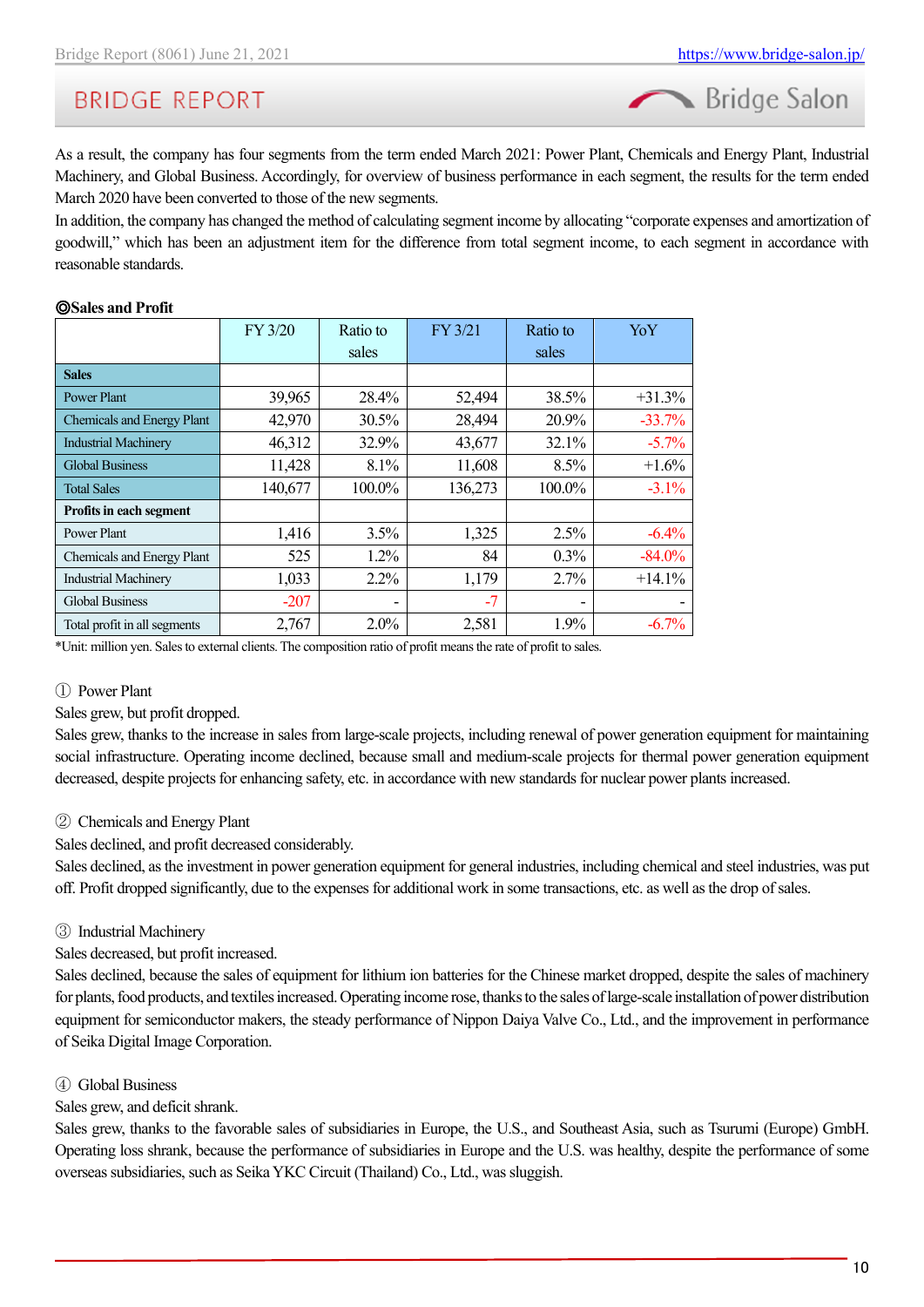

#### **(3) Financial standing and cash flows** ◎**Main BS**

|                           | March 2020 | March 2021 |                              | March 2020 | March 2021 |
|---------------------------|------------|------------|------------------------------|------------|------------|
| <b>Current Assets</b>     | 79,417     | 81,371     | <b>Current liabilities</b>   | 62,141     | 64,536     |
| Cash                      | 15,062     | 15,763     | <b>Payables</b>              | 32,883     | 32,730     |
|                           | 38,693     | 36,159     | <b>ST</b><br>Interest-       | 7,026      | 7,565      |
| <b>Receivables</b>        |            |            | <b>Bearing Liabilities</b>   |            |            |
| <b>Inventories</b>        | 5,540      | 7,636      | <b>Advance received</b>      | 19,103     | 21,913     |
| <b>Advance payment</b>    | 18,823     | 20,639     | <b>Fixed Liabilities</b>     | 4,616      | 3,032      |
| <b>Noncurrent Assets</b>  | 13,251     | 16,087     | LТ<br>Interest-              | 1,963      | 53         |
|                           |            |            | <b>Bearing Liabilities</b>   |            |            |
| <b>Tangible Assets</b>    | 2,473      | 2,816      | <b>Total Liabilities</b>     | 66,757     | 67,568     |
| <b>Intangible Assets</b>  | 467        | 834        | <b>Net Assets</b>            | 25,911     | 29,889     |
| <b>Investment, Others</b> | 10,310     | 12,436     | <b>Retained earnings</b>     | 15,738     | 17,907     |
| <b>Total assets</b>       | 92,668     | 97,458     | <b>Total liabilities and</b> | 92,668     | 97,458     |
|                           |            |            | net assets                   |            |            |

\*Unit: million yen. Interest-bearing debt does not include lease obligations.

Total assets increased 4,789 million yen from the end of the previous term to 97,458 million yen, because advance payment and investments & other assets augmented, despite receivables decreased. Total liabilities rose 811 million yen from the end of the previous term to 67,568 million yen, because advances received increased.

Net assets increased 3,978 million yen from the end of the previous term to 29,889 million yen, due to the rise in retained earnings, etc. Capital-to-asset ratio rose 2.6 points from the end of the previous term to 29.8%.

#### ◎**Cash Flow**

|                     | FY 3/20  | FY 3/21  | Increase and |
|---------------------|----------|----------|--------------|
|                     |          |          | Decrease     |
| Operating cash flow | 3,400    | 4,137    | $+737$       |
| Investing cash flow | $-299$   | $-1,566$ | $-1,267$     |
| Free cash flow      | 3,101    | 2,571    | $-530$       |
| Financing cash flow | $-1,211$ | $-1,903$ | $-692$       |
| Cash and equivalent | 13,346   | 14,035   | $+689$       |

\*Unit: million yen.

Pretax profit rose significantly, but free CF declined, because investing CF was negative. Despite the reduction of interest-bearing liabilities, financing CF worsened. The cash position deteriorated.

### <span id="page-10-0"></span>**3. Fiscal Year March 2022 Earnings Forecasts**

#### ◎**Consolidated Earnings Forecasts**

|              | FY 3/21 | Ratio to | FY 3/22 Est. | Ratio to | YoY      |
|--------------|---------|----------|--------------|----------|----------|
|              |         | sales    |              | sales    |          |
| <b>Sales</b> | 136,273 | 100.0%   | 88,500       | 100.0%   |          |
| Operating    | 2,581   | 1.9%     | 2,850        | 3.2%     | $+10.4%$ |
| Income       |         |          |              |          |          |
| Ordinary     | 2,906   | 2.1%     | 3,100        | 3.5%     | $+6.6%$  |
| Income       |         |          |              |          |          |
| Net Income   | 2,721   | $2.0\%$  | 1,950        | $2.2\%$  | $-28.4%$ |

\*Unit: million yen. The estimates were announced by the company.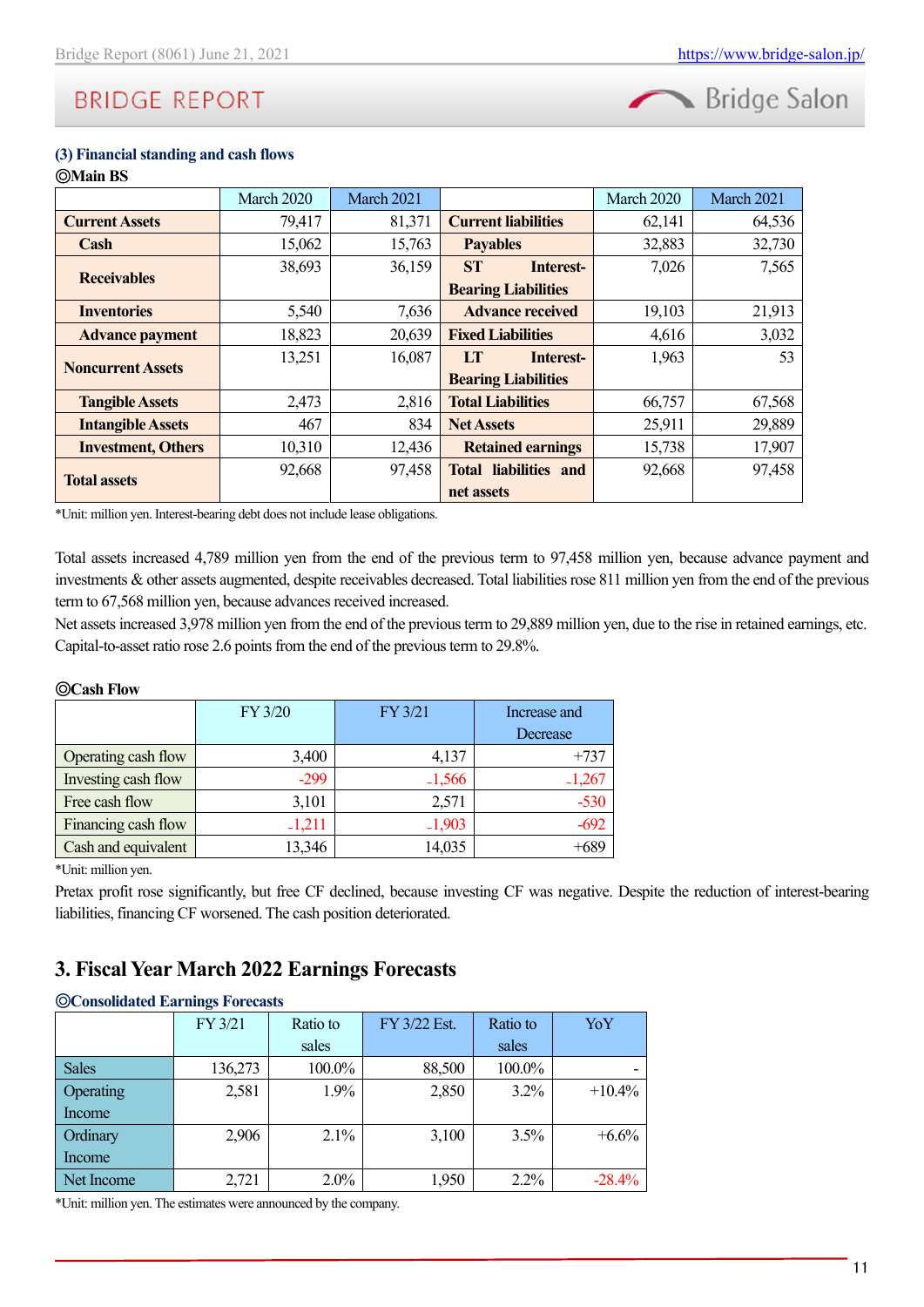#### **Change of accounting standards**

As for the earnings forecasts for the term ending March 2022, it is estimated that sales will be 88.5 billion yen, operating income will rise 10.4% from the previous term to 2,850 million yen, and net income will drop 28.4% from the previous term to 1,950 million yen. As for sales, the Accounting Standard for Revenue Recognition was adopted this term, so the company will post only commission fees of agency transactions rather than the total amount. The conventional sales are called trade volume in the new standard. For this term, trade volume is projected to decline 4.6% from the previous term to 130 billion yen, because the downward risk under the COVID-19 pandemic was taken into account. Net income is estimated to decrease, because there are no longer temporary factors that existed in the previous term. The dividend is to be 55 yen/share, up 10 yen/share from the previous term. The estimated payout ratio is 33.8%.

### <span id="page-11-0"></span>**4. Conclusions**

Due to the COVID-19, the mid-term management plan Re-SEIKA 2023 made a bad start. There is a significant gap between the earnings forecasts for the term ending March 2022 and the goals for the final term of the mid-term plan. It is noteworthy whether they can put each marketing project (renewable energy, life science, and mobility) into practice. The key to achieving the goals is the growth of revenues from relatively healthy affiliated companies in addition to the maintenance of revenues from the Power Plant Business and the Chemicals and Energy Plant Business and the expansion of revenues from the Industrial Machinery Business. In the medium/long term, the actualization of power generation from hydrogen in the energy business (the Power Plant Business and the Chemicals and Energy Plant Business), which is the revenue base of the company, for realizing a decarbonized society may become a new revenue source. Accordingly, their future performance is noteworthy.

### <span id="page-11-1"></span>**5. Progress of the Mid-term Management Plan, Re-SEIKA2023**

According to the mid-term management plan, whose final term is the term ending March 2023, the company aims to achieve a consolidated operating income of 3.7 billion yen and a net income of 2.5 billion yen. However, in the term ended March 2021, operating income was 2,581 million yen and a net income was 2,721 million yen. For the term ending March 2022, it is estimated that operating income will be 2,805 million yen and net income will be 1,950 million yen. This indicates a significant gap from the goals in the final term of the mid-term plan. However, it can be expected that the revenues from the Chemicals and Energy Plant Business, including affiliated companies, will improve and the revenues from the Industrial Machinery Business and overseas subsidiaries, whose performance is relatively healthy, will expand.

### <span id="page-11-2"></span>**6. Initiatives in the Energy Business**

For actualizing a decarbonized society, the company will grow the energy business (the Power Plant Business and the Chemicals and Energy Plant Business), which is a stable revenue base, into a growing revenue business. As people became aware of climate changes, the criticism against coal-fired thermal power intensified, so the outlook is uncertain. Meanwhile, the company has been contributing to the stable supply of electric power since it was founded. It has the mission to keep our society free from blackouts. To do so, the company will use the energy cloud based on IoT and AI, and give various feasible proposals for solving social issues and yielding economic returns, such as power generation from co-combustion of ammonia and hydrogen. In parallel, the company will accelerate the initiatives for renewable energy, including biomass and hydraulic power, and maintain business revenues. Although the power generation from hydrogen, which would contribute to decarbonization, has many problems, the company is actively making efforts to solve the problems, for example, by joining Japan Hydrogen Association.

If it becomes possible to generate power from hydrogen, new power generation businesses, which will produce significant revenues, will emerge.

The company considers the energy business as a stable revenue business, but if hydrogen-based power generation becomes possible, that business will become a growing revenue business.

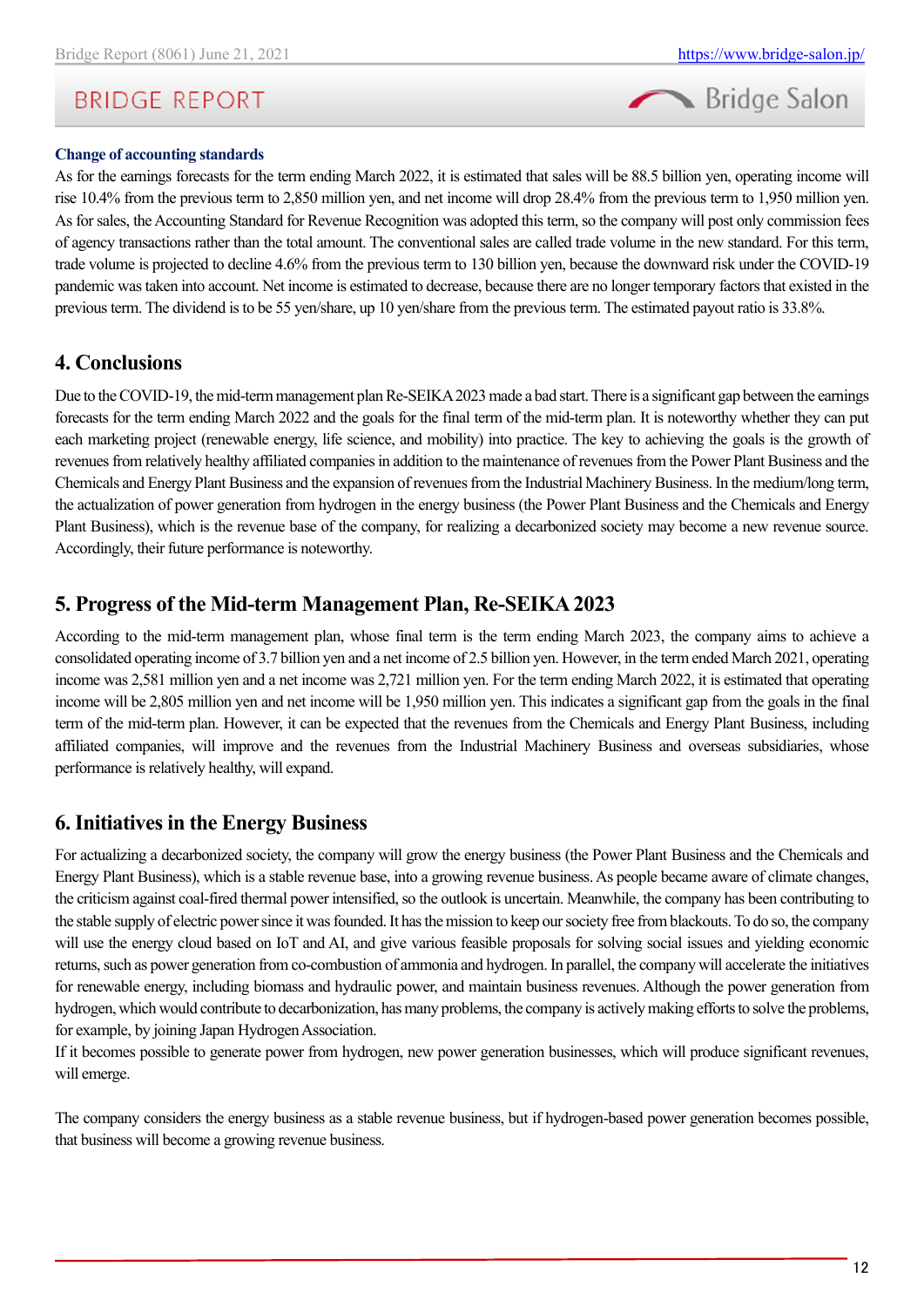

### <span id="page-12-0"></span>**<Reference: Regarding Corporate Governance>**

#### ◎**Organization type, and the composition of directors and auditors**

| Organization type | Company with an audit and supervisory board |
|-------------------|---------------------------------------------|
| <b>Directors</b>  | 8 directors, including 3 outside ones       |
| <b>Auditors</b>   | 4 directors, including 2 outside ones       |

At the annual general meeting of shareholders held in June 2020, the number of independent outside directors increased by one (to a total of three), securing more than one-third of the board of directors. The company is working to strengthen its governance.

#### ◎**Corporate Governance Report**

Last update date: : June 25, 2021

#### < Basic Stance on Corporate Governance>

Our corporate philosophy is "To Contribute to Society Through the Expansion of Business." We are committed to improving corporate value over the mid-to-long term while establishing a good relationship with all stakeholders. We believe that "soundness and transparency of management" and "prompt decision-making and action" are critical for achieving these goals, and we continually strive to strengthen corporate governance.

In addition, our company intends to strengthen its supervisory structure by appointing independent outside directors and independent outside corporate auditors.

<Disclosure Based on the Principles of the Corporate Governance Code (Excerpts)>

| Principles                                     | Disclosure contents                                                               |
|------------------------------------------------|-----------------------------------------------------------------------------------|
| Principle 1-4 The so-called strategically held | "Policy for strategically held shares"                                            |
| shares)                                        | Considering the details, scales, periods, etc. of transactions with               |
|                                                | business partners, we hold their shares as necessary, in order to maintain        |
|                                                | and strengthen the relationships with them.                                       |
|                                                | Our company's basic policy is to dispose of and reduce held shares that           |
|                                                | are deemed to have little strategic purpose. Every year, the Board of             |
|                                                | Directors decides whether there is an appropriate reason for holding              |
|                                                | each share. We investigates whether the benefits and risks associated             |
|                                                | with holding a share are commensurate with the cost of capital, and               |
|                                                | disclose our findings in the securities report.                                   |
|                                                | Our company sold a portion of its held shares during the term ended               |
|                                                | March 2021.                                                                       |
|                                                | "Policy on exercising voting rights regarding strategically held shares"          |
|                                                | Regarding the exercise of voting rights for shares held by our company,           |
|                                                | while respecting these companies' management policy, we will confirm              |
|                                                | whether each proposal contributes to the improvement of our corporate             |
|                                                | value over the mid-to-long term, and make a comprehensive decision.               |
| Principle 5-1 Policy for constructive dialogue | In order to improve our corporate value in the mid-to-long term through active    |
| with shareholders]                             | dialogue with shareholders and institutional investors, the president explains    |
|                                                | the financial results and the progress of the mid-term management plan at a       |
|                                                | session for briefing financial results, which is held twice a year, and a general |
|                                                | meeting of shareholders has sufficient time for questions and answers, to         |
|                                                | answer questions from shareholders carefully.                                     |
|                                                | The sections of general affairs and personnel affairs deal with the applications  |
|                                                | for dialogue (interview) from individual shareholders, while the planning         |
|                                                | section replies to applications from corporate shareholders, including            |
|                                                | institutional ones.                                                               |